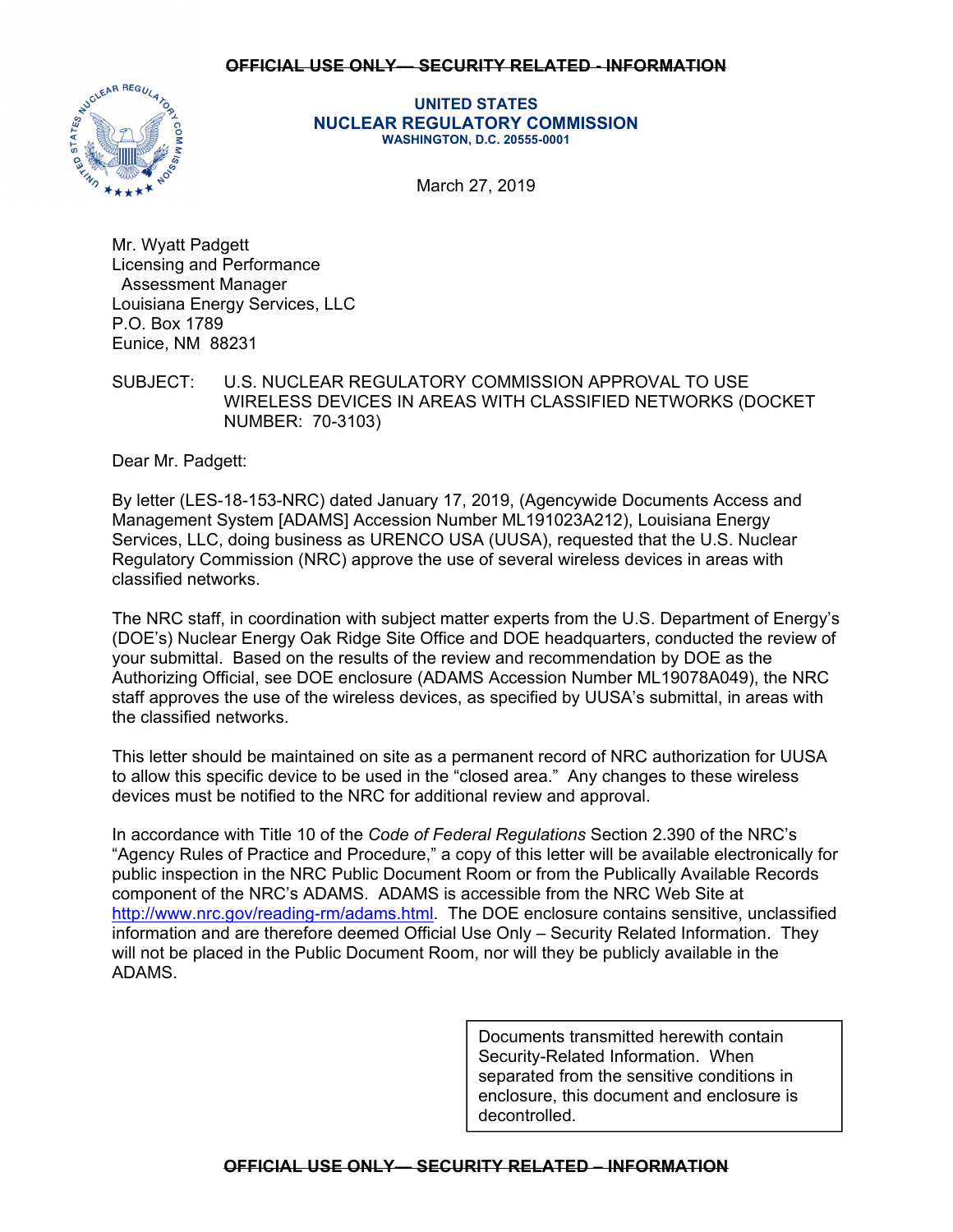W. Padgett 2

This letter and the enclosed approval letter concludes this action. If you have any questions regarding this matter, please contact Mr. Karl Sturzebecher at 301-415-8534, or via email at Karl.Sturzebecher@nrc.gov.

Sincerely,

/RA/

 Jacob I. Zimmerman, Chief Fuel Facility Licensing Branch Division of Fuel Cycle Safety, Safeguards, and Environmental Review Office of Nuclear Material Safety and Safeguards

Docket No. 70-3103 License No. SNM-2010

Enclosure: DOE Approval Letter with Enclosure – (Non-Public)

cc: Randy DeVault, DOE Jim Hutson, DOE

> Documents transmitted herewith contain Security-Related Information. When separated from the sensitive conditions in enclosure, this document and enclosure is decontrolled.